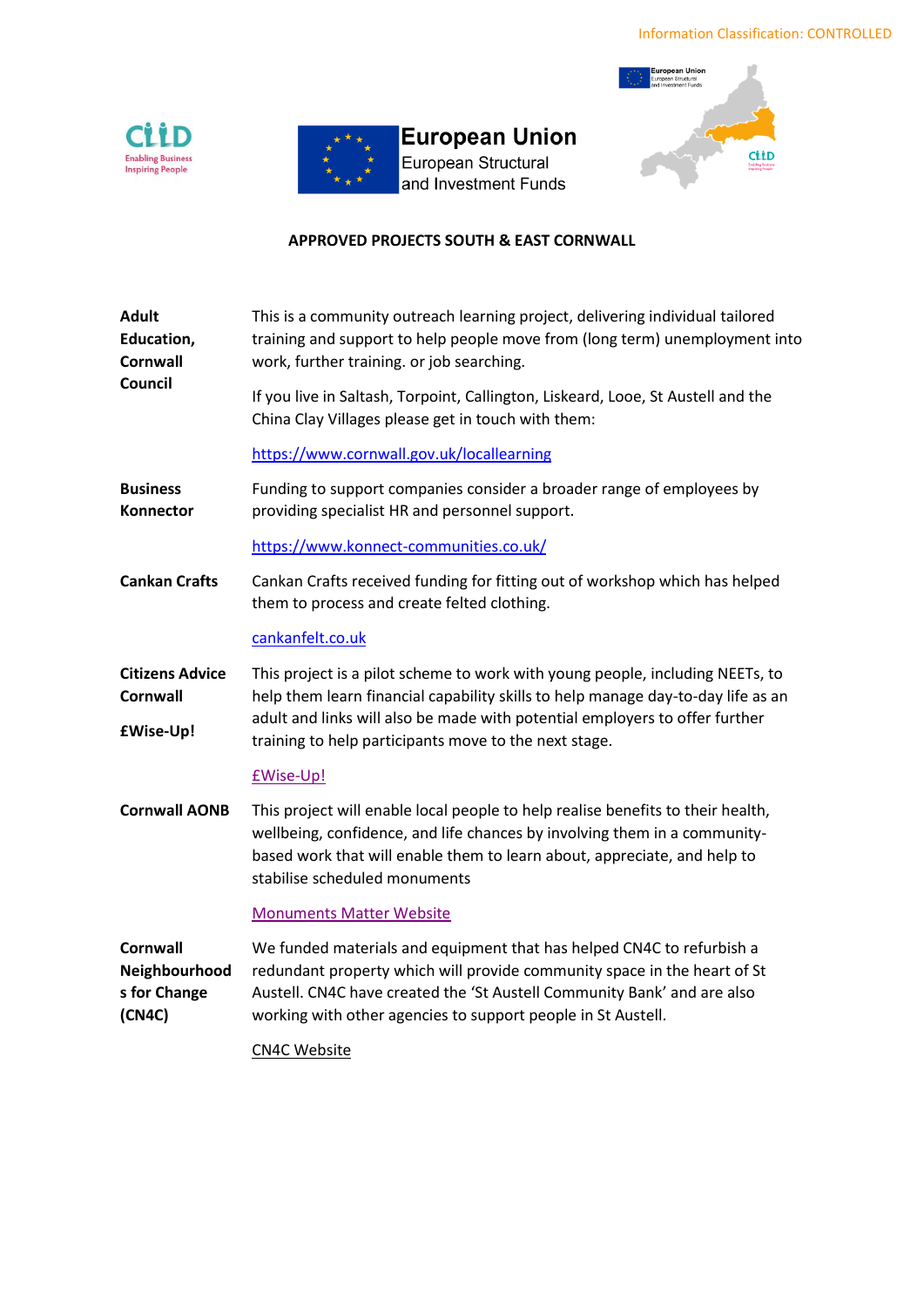



**European Union** 

European Structural and Investment Funds



- **Design and safety LTD** Received for funding to help purchase equipment needed to create a space for new members of staff and to provide a more efficient working environment (including equipment and software). This grant has meant that they can expand their workforce and provide more services to local and national businesses.
- **Duchy Defibrillators**  The funding of equipment, needed to fit out a larger workshop, has allowed this business to grow and expand their production of the Defibrillator's.

## [Duchy Defibrillators Website](https://www.duchydefibs.co.uk/)

**Fused Glass by Claire Harris** This Fused Glass artist needed to purchase of a kiln to create larger designs. we funded a new kiln and its installation.

## [Fused Glass by Claire Harris Website](https://fusedglassbyclaireharris.co.uk/)

**Groundwork South** Funding was provided to deliver one-to-one support in Saltash and Torpoint and partnership work with local business to co-design, develop, and identify skills gaps in the local area. This is a 2-year project open to anyone within the Saltash and Torpoint area who is unemployed or Economically inactive.

[Groundwork South Website](https://www.groundwork.org.uk/hubs/south/)

- **Groundwork Callington**  ESF Project for young people in Callington based around Arts and Culture - Call 03 response
- **Hi Yield** Funding was provided to purchase IT equipment that has allowed expansion into new business areas; helping them to increase their staffing

# [Hi Yield Website](https://hiyield.co.uk/)

**Lighthouse Community**  To purchase the equipment to provide community activities to young people and adults/ families using 'inflata' days and bouncy castles

**Centre CIC** <https://www.lighthousecommunitycentre.co.uk/>

**Liskeard Makers Hub** Development of Small Makers Hub; creation of workspace, provision of business support and community learning.

### [Market Makers](https://www.marketmakers.org.uk/)

**A New Chapter** To engage women who are un/underemployed and/or at risk of redundancy. It helps them create business ideas based on their story of Cornwall and supports them in acquiring the skills and networks to develop these and building resilience

<https://www.womenintravelcic.com/>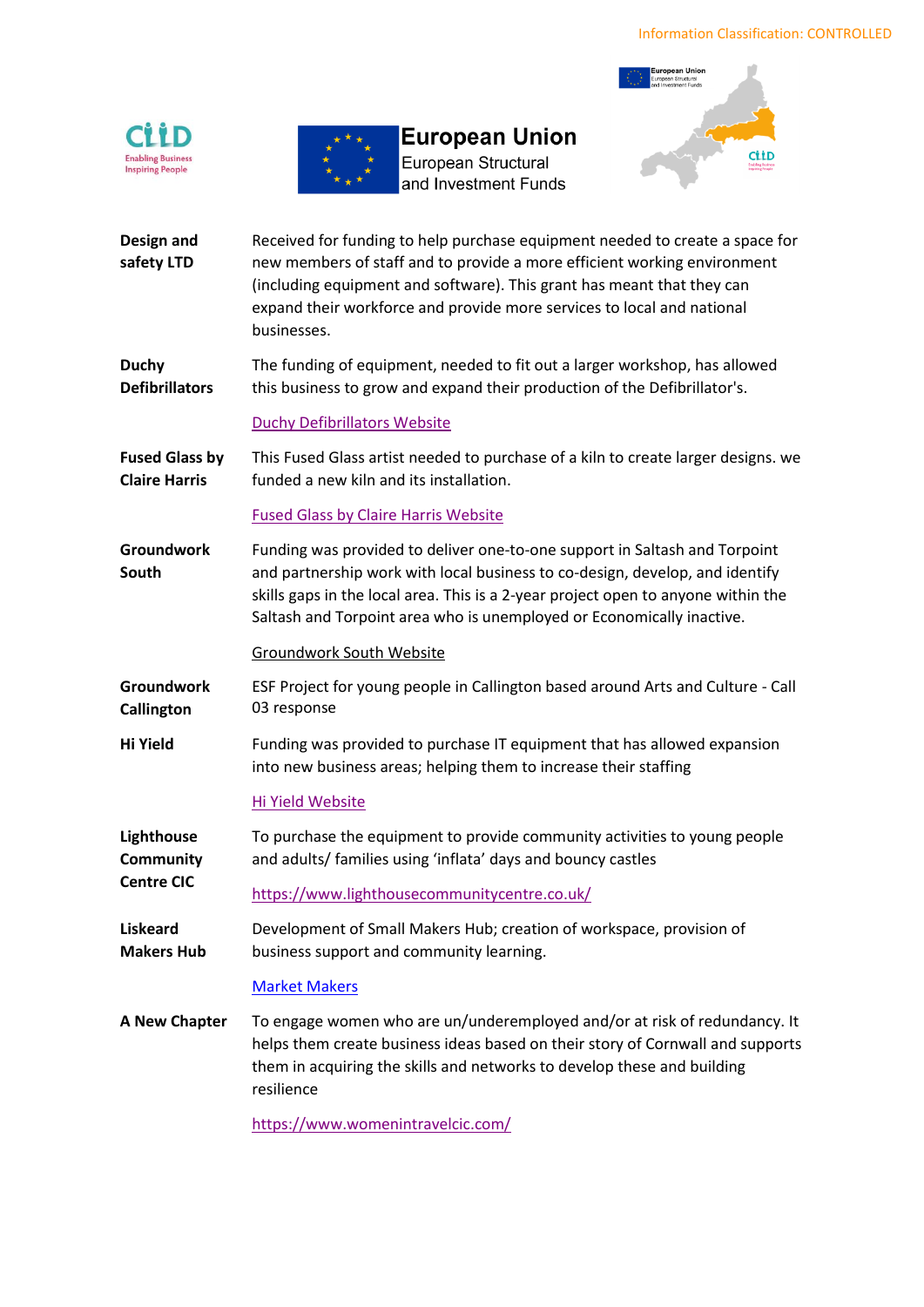



**European Union** European Structural and Investment Funds



**Motiv 8 U** Motiv-8 U aims to develop confidence, learn personal, social and technical skills for life and assist individuals to adapt to new challenges by developing their problem-solving ability, improve self-esteem and unlock their potential.

#### <https://www.motiv-8sw.com/>

- **Prennek Design** Enterprise Small Grant Funding to kit out a Cornish Bespoke woodwork and joinery workshop.
- **Second Life Torpoint** This company upcycles furniture from house collections etc. to sell alongside this they provide a refurbishment service. This Grant has allowed them to expand into the refurbishment and painting of kitchens by enabling them to buy in-house equipment and a delivery vehicle.
- **St Blazey RRR CIC** Funding has enabled them to develop a training kitchen to support people from St Austell and St Blazey to learn how to cook meals and gain support to achieve a qualification in hospitality, to improve their employment prospects.
- **St Petrocs Society (SELAG)** An ESF Project that develops the soft & hard skills development of homeless and independent living service users with work experience opportunities

[https://www.stpetrocs.org.uk/pages/category/vocational-development](https://eur03.safelinks.protection.outlook.com/?url=https%3A%2F%2Fwww.stpetrocs.org.uk%2Fpages%2Fcategory%2Fvocational-development&data=04%7C01%7CAlan.Pottinger%40cornwalldevelopmentcompany.co.uk%7C87bd4f5ada7b40e4015f08d9f207c9a3%7Cefaa16aad1de4d58ba2e2833fdfdd29f%7C0%7C0%7C637806937528414214%7CUnknown%7CTWFpbGZsb3d8eyJWIjoiMC4wLjAwMDAiLCJQIjoiV2luMzIiLCJBTiI6Ik1haWwiLCJXVCI6Mn0%3D%7C3000&sdata=BZoL7kDnJ9d%2Fov7M9whjoR%2BUdaYZZo1EO3E%2FjJmvAcA%3D&reserved=0)

**Sport Works** Sport works' is targeting individuals who are unemployed or financially inactive, who would benefit from a 12-week programme. The programme has a significant focus on health and well-being directly linked to employment opportunities.

#### <https://argylecommunitytrust.co.uk/>

- **The Springboard Charity** ESF Hospitality training across Clay/St Austell/St Blazey linking to placements with employers
- **SSE Springboard (SELAG)** This project will design, develop, and deliver an innovative support programme for people in the SELAG area of Cornwall, building personal confidence, capacity and developing business acumen skills supporting participants to become enterprise ready.

<https://www.the-sse.org/courses/springboard-the-ideas-greenhouse/>

**Think Health and Social Care** Think Health and Social Care is an innovative project designed to engage and upskill the unemployed and newly redundant, with a particular focus on disabled and 50+, supporting them to enter health and social care careers.

<https://www.cornwall.ac.uk/>